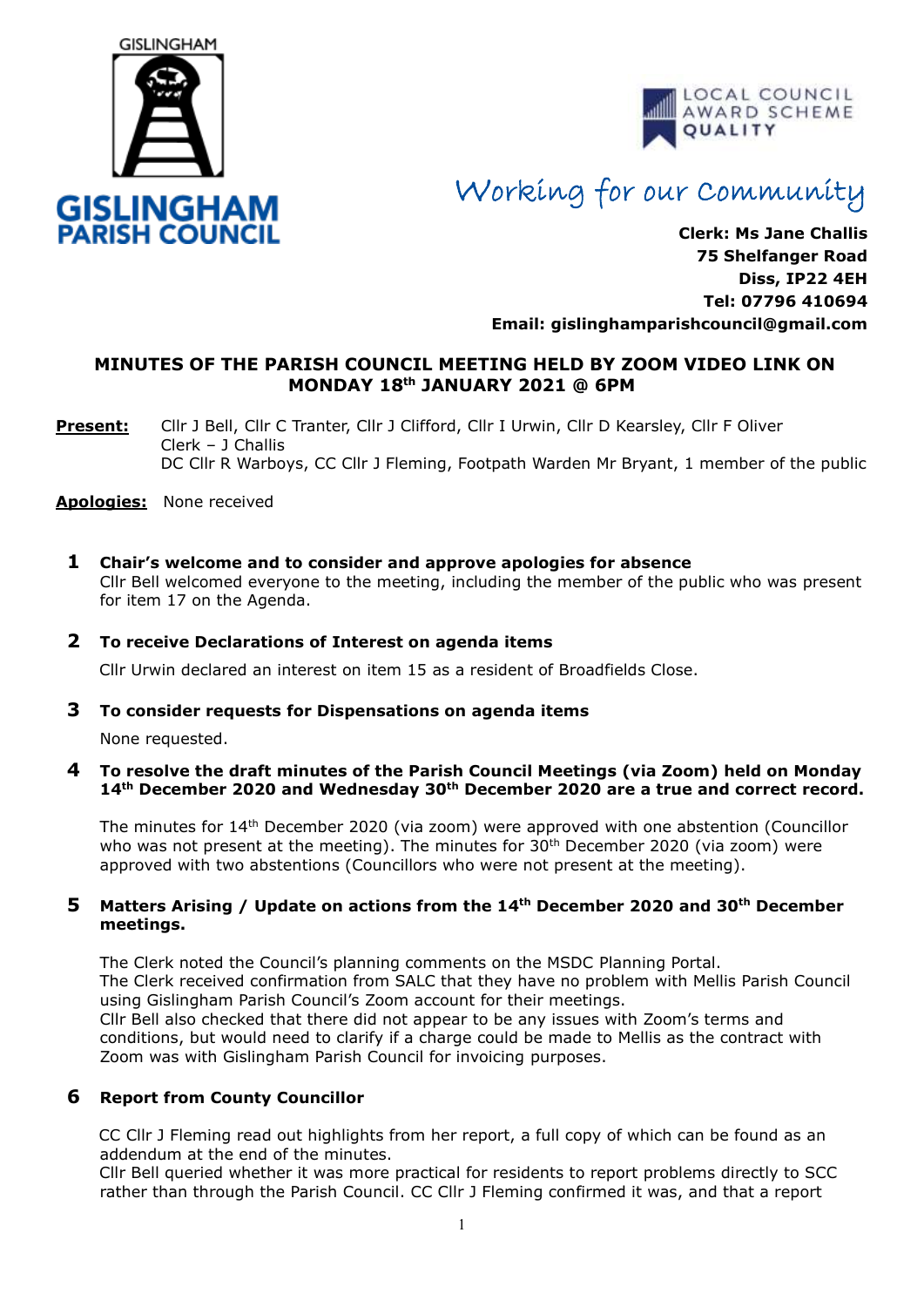should be logged with supporting photographic evidence if possible. All reports are allocated a reference number.

 CC Cllr J Fleming checked that Councillors were aware that the garden waste collection was currently suspended and advised there is an issue with fly tipping at the moment. A poster with details on how to report fly tipping will be posted on the Parish Council Website and on the Noticeboard outside the Village Shop.

 Cllr Urwin thanked CC Cllr J Fleming for confirming to him prior to the meeting, that bus route 387 will be continuing until a review in the summer.

6:14pm Cllr F Oliver joined the meeting.

# **7 Report from District Councillor**

DC Cllr R Warboys read out his report, a copy of which can be found as an addendum at the end of the minutes.

Cllr Kearsley asked for clarification on the Safer Shopping and Outdoor Leisure Project. DC Cllr R Warboys advised that the main aims are to try and prevent pedestrians and traffic from mixing and create better access for bicycles.

Cllr Bell asked whether there are certain criteria in relation to who can apply for the locality budget. DC Cllr R Warboys confirmed it can be applied for by both organisations and individuals, so long as the application is for the good of the community. Churches and Charities are not eligible.

# **8 Public Participation Session (15 minutes set aside)**

 The member of the public present spoke about the flooding on Mill Street. They had reported the problem to Highways in the past. Cllr Fleming advised that next year County Highways were going to upgrade Countywide Flood Management so should see some improvements. Please report incidents of local flooding to Suffolk Highways using its web site and obtain a report number for follow up, or report to the Parish Council: [https://www.suffolk.gov.uk/roads](https://www.suffolk.gov.uk/roads-and-transport/flooding-and-drainage/report-a-flood-in-suffolk/)[and-transport/flooding-and-drainage/report-a-flood-in-suffolk/](https://www.suffolk.gov.uk/roads-and-transport/flooding-and-drainage/report-a-flood-in-suffolk/) The resident confirmed that they were happy to observe the meeting until item 17 was reached.

# **9 Chair's Report**

 Cllr Bell explained that she was recently elected as Chair for Mid Suffolk North, she is now a member on the SALC Board and Executive Committee. Cllr Bell has completed an induction, and attended two meetings, one looking at the SALC Strategic Business Plan, and the second implementing a Customer Relationship Management System.

 Running Track CIL Application – Gislingham Primary School have advised that MSDC requested further information in support of their funding application. This has been provided, and they are now waiting to hear back from MSDC.

 Geoff Laurence Memorial Bench – This will be ordered and installed as soon as the weather and current Covid 19 restrictions permit.

SALC advised that they are planning to have a Free Forum on Zoom on "SPEEDING" very much on the same format as the "Anti Social Behaviour".

 A request has been received from a resident regarding the location of one of the salt bins. MSDC have confirmed that it is not possible for the salt bin to be relocated.

#### **ACTION Cllr Bell to advise resident that the salt bin cannot be relocated.**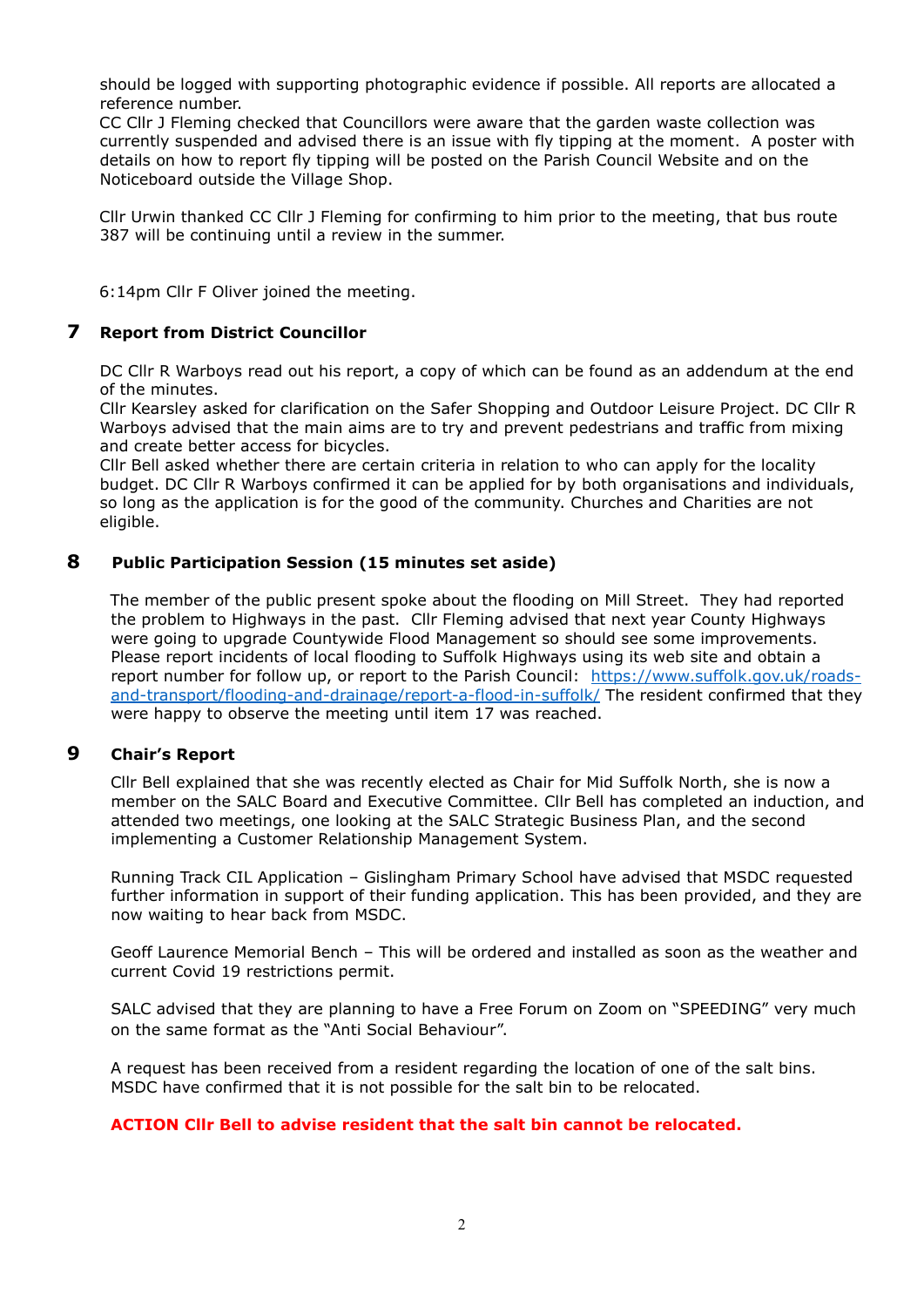# **10 Clerk's Report (and RFO)**

Damage to church pathway and Charity Meadow picnic benches during grass cutting – The contractor has now responded and will contact the church to arrange repair of the damaged wooden edging, plus look at the damage to the picnic benches.

Playground Repairs – three companies have been contacted to provide quotations to replace the safety matting. Only one has responded so far to request photographs and dimensions of the areas to be replaced. Cllr Bell and Cllr Urwin offered to visit Charity Meadow to take measurements and photos. The company also advised contacting the manufacturer of the zip wire to clarify whether the safety material underneath needs to be matting or loosefill. The Clerk has done this and is waiting for their response.

Signs on Charity Meadow – we still need to confirm the number and size of signs required. Cllr Bell and Cllr Urwin agreed to look at which locations need signage whilst at Charity Meadow. Cllr Clifford will then finalise exactly what is required for the Clerk to seek quotations.

New dog bins outside school – the Clerk advised that the cost of an additional dog waste bin in the same size and style as the current one, is  $£120.85$  plus vat per bin, including delivery. This is for a 25 litre dog bin made from duraplus plastic. There is also a 35 litre option which is £192.37 plus vat per bin, including delivery. This option is made from coated steel. After a brief discussion, Councillors decided to order the 35 litre dog bin due to it being larger and more robust. The current bin is in a very poor condition, so it was decided to order two.

Litter bins – the Clerk has requested pricing which she will collate and circulate to Councillors as soon as it has been received.

Damaged salt bins – SCC has confirmed that although the bins are their property, it is the Parish Council's responsibility to repair or replace them. The Clerk has contacted SCC again requesting purchase information and is awaiting their response.

Provider to empty refuse bin on Charity Meadow – this is ongoing.

Replacing damaged signage in the village – this is ongoing.

Website – the Clerk has updated the content to adhere to Website Accessibility Guidelines, and is working on further updates and making the website more engaging.

Clerk Training – the Clerk attended six New Clerk Training webinars held in November and December.

A resident reported that the Gislingham sign on the Burgate Road has been stolen. The Clerk has reported this to MSDC.

Cllr Bell confirmed on behalf of the RFO that the precept request has been approved, and will be paid over two instalments in April 2021, and September 2021. There is also a grant payment of £342 due to be paid with the first instalment. The grant was part of the Finance Settlement to MSDC from Central Government to compensate for the drop in Tax base due to increase in Local Council Tax Support and increase provision for non-payment.

The RFO sent a summary of the Reserves, and Receipts and Payments as of 31/12/20 to Councillors before the meeting.

#### **ACTION**

- **Clerk to ensure grass cutting Contractor repairs the damage to church pathway and looks at the picnic benches**
- **Cllr Bell and Cllr Urwin to visit Charity Meadow to obtain information required for the safety surfacing company, and check locations for signage**
- **Cllr Clifford to finalise Charity Meadow signage requirements and forward to the Clerk**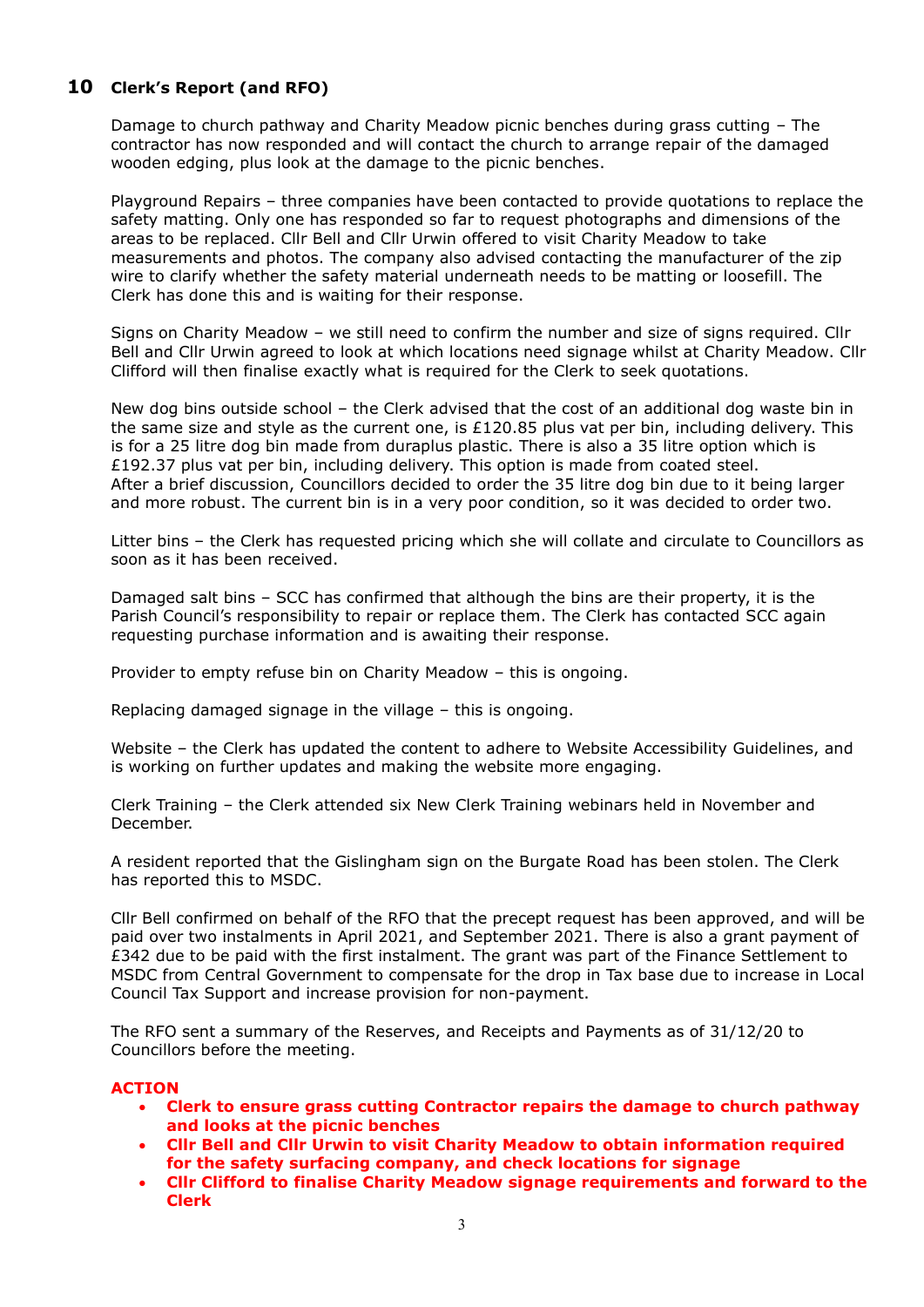- **Clerk to seek quotations for Charity Meadow signage**
- **Clerk to order dog bins and forward information on replacement litter bins to Councillors once received**
- **Clerk to forward replacement salt bin pricing to Councillors as once received**

## **11 Neighbourhood Watch Report**

Cllr Tranter read out his report, a copy of which can be found as an addendum at the end of the minutes.

Cllr Kearsley advised that she had received a scam text message alluding to HMRC. Cllr Tranter suggested she send the details to the Editor of The Messenger, for inclusion in the next issue.

#### **12 Footpath Warden Report**

 Mr Bryant read out his report, a copy of which can be found as an addendum at the end of the minutes.

 Cllr Bell asked whether there was a cost involved in replacing the finger posts. Mr Bryant confirmed he has 4 spare posts, so there is no cost involved.

 Mr Bryant suggested the Council start investigating tenders for cutting the grass to avoid missing out on the early cuts this year. There was a brief discussion regarding which paths needed cutting, and whether one cut was required or two.

 Cllr Bell expressed the Council's thanks and appreciation to Mr Martyn Bryant for all the work he does.

#### **ACTION Mr Bryant to confirm paths to be cut with frequency required, and email details to the Clerk.**

#### **13 SID (Speed Indicator Device) Report**

There were two days missing from the December report due to a battery issue. It was noted that the information was very similar to the November report, despite the lockdown which started in December.

Cllr Bell expressed the Council's thanks and appreciation to Mr Stuart Wells for all the work he does.

# **14 Planning DC/20/05902 – 4 Coldham Lane, Gislingham, Eye, Suffolk, IP23 8JA**

Councillors discussed this application and agreed that they did not have any objections to the application.

#### **ACTION Clerk to note on the MSDC Planning Portal that Gislingham Parish Council have no objection.**

#### **15 Broadfields Close Grass Area**

Issues with this grass area have been brought to the Council's attention by MSDC who currently maintain the grass cutting. MSDC have requested the Council's input on how to proceed. Cllr Bell clarified that this item relates to Broadfields Close, not Broadfields Road. After discussing the issues Councillors agreed that installing permanent bollards would be the quickest and easiest way forward from the options suggested.

#### **ACTION Clerk to summarise Councillors response and circulate for their approval, before sending to MSDC.**

The following response was sent to MSDC on 21<sup>st</sup> January 2021:

After lengthy discussion, Councillors feel that the diversity of Broadfields Close residents, with a mixture of private tenants, housing association tenants, and homeowners, means that options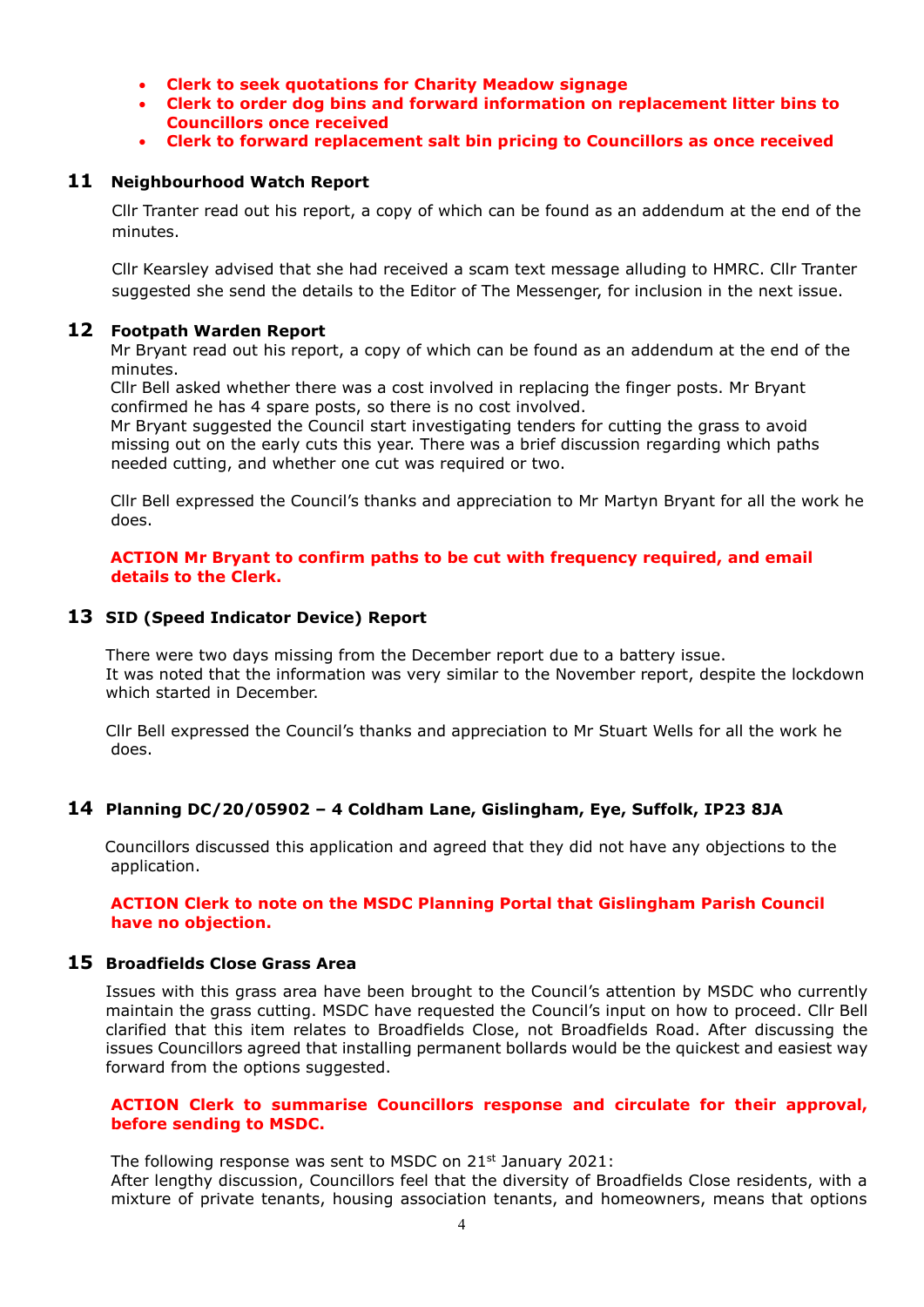two and three from your original email, are unlikely to work successfully. Option one to install permanent bollards would seem to be the quickest, and easiest way forward. Could you please confirm that by permanent bollards you mean concrete ones, cemented into the ground? It was also suggested that trees could be planted in addition, and whilst not an instant barrier, would this be a possibility please?

7:33pm Cllr D Kearsley left the meeting due to Zoom connectivity issues

# **16 Finance**

Admin Payment (Clerk & RFO) **- £498.50** Zoom Subscription for January meeting (Direct from Co-op Bank account) - **£14.39**

Cllr Bell paid Admin payment (Clerk & RFO) - £528.88 in December 2020 having received email approval from Cllrs Urwin, Kearsley, Clifford, Tranter, and Oliver.

## **Unanimously approved**

## **Action Cllr Bell to pay approved invoices by BACS.**

# **17 Co-option of Parish Councillor**

Cllr Bell introduced the member of the public, who is a resident of the parish, and had indicated their interest in becoming a Parish Councillor. The resident was interviewed by councillors. Cllr Bell thanked the resident and explained that she would be in touch once their application had been discussed by Councillors 'in camera' at the end of the meeting.

# **18 Training**

Cllr Bell advised the RFO has booked to do a SALC Audit Training course.

Cllr Oliver will book the remaining webinar to complete his Councillor training.

The Playground Inspector's Course being organised by Elmswell PC is now due to take place Thursday 15<sup>th</sup> April 2021.

Cllr Urwin said he would like to attend and queried the cost and date of the exam which is separate to the course. Councillors agreed unanimously for Cllr Urwin to attend the course. When details of additional cost for the exam is known this will be an Agenda item for approval.

#### **ACTION Clerk to request cost and time details of the Playground Inspector's exam. Also to check the previous on-line Training details for Health & Safety which Cllr Irwin attended to ascertain if this needs to be updated.**

7:55pm the member of the public was kindly asked to leave the meeting as the next item was to be discussed 'in camera' due to its confidential nature.

# **19 Staffing**

This item was held 'in camera' due to the confidential nature of the items being discussed (Public Bodies Admission to Meetings Act -1960)

# **20 Date of next meeting 15th February 2021 at 6pm via Zoom.**

Meeting Closed at 8:13pm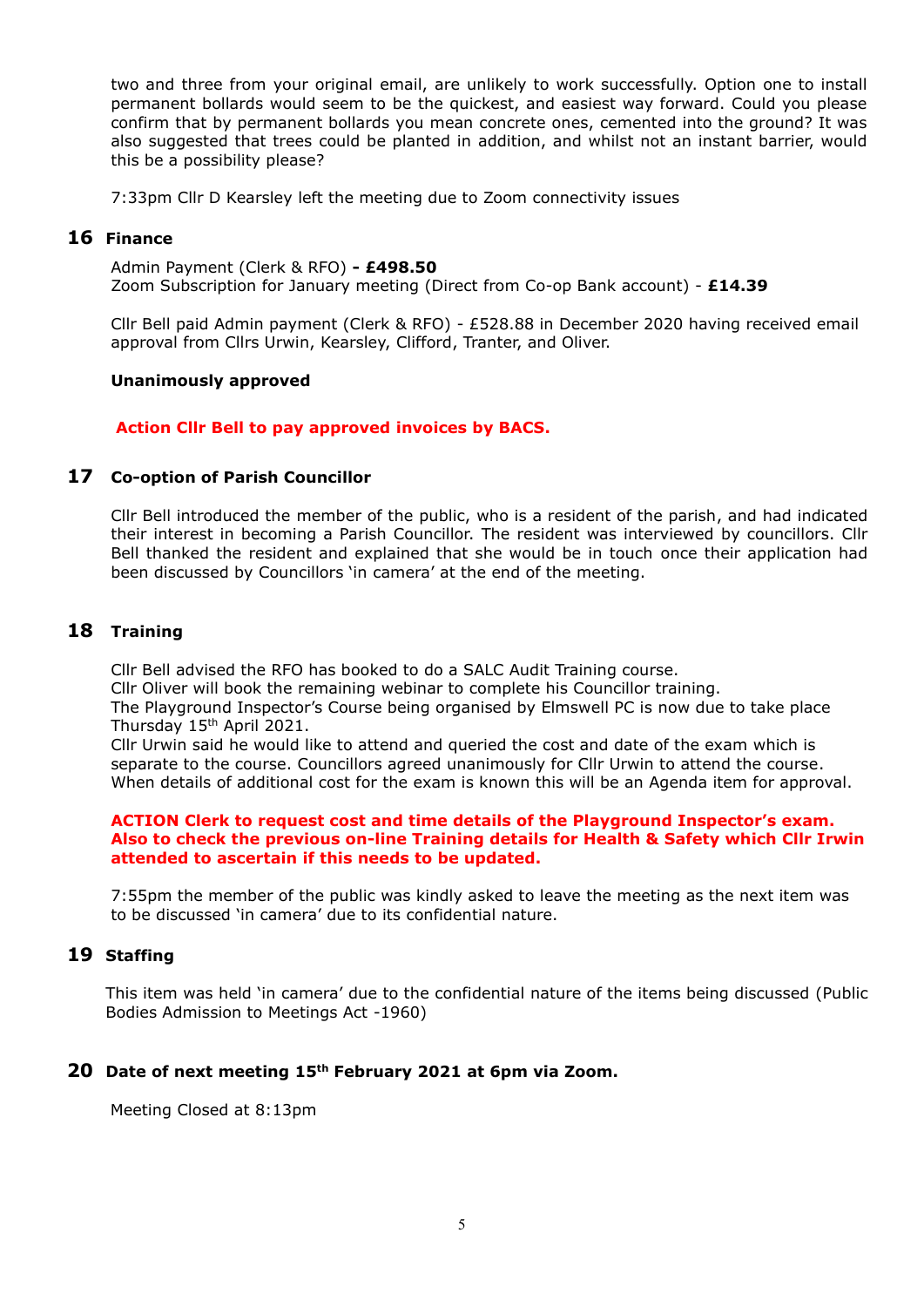# **County Councillor Report**



**January 2021**

# **Gislingham Parish Council**

Councillor Jessica Fleming, Hartismere Division, Suffolk

[Jessica.fleming@suffolk.gov.uk](mailto:Jessica.fleming@suffolk.gov.uk) Tel: 07714-597980 Twitter: @jesstfleming

**NHS 111 Expanded Helpline Service** - please phone the Helpline first before going to A&E.

**COVID Support Reminder -** The Home But Not Alone freephone **0800 876 6926** is active and staffed from 9am to 5pm Mon. to Fri., as is the Suffolk Advice and Support Service phone **0800 068 3131**. For local information refer to [suffolk.gov.uk/coronavirus](https://www.suffolk.gov.uk/coronavirus-covid-19/) , for central government go to[: www.gov.uk/coronavirus](http://www.gov.uk/coronavirus)

**COVID Information Website and Virtual Community Event –** A web site has been launched for people in Suffolk and NE Essex (Postcodes CO1-CO16) to hear about local updates and the vaccination process. A virtual meeting will be hosted on Microsoft Teams on 21<sup>st</sup> January at 6.00-7.30pm. There is no need to book, go to the web site for details: <https://sneevaccine.org.uk/event/>

**Report Floods –** Please report incidents of local flooding to Suffolk Highways using its web site and obtain a report number for follow up, or report to the Parish Council: [https://www.suffolk.gov.uk/roads-and-transport/flooding](https://www.suffolk.gov.uk/roads-and-transport/flooding-and-drainage/report-a-flood-in-suffolk/)[and-drainage/report-a-flood-in-suffolk/](https://www.suffolk.gov.uk/roads-and-transport/flooding-and-drainage/report-a-flood-in-suffolk/)

**Bus Service –** The 387 bus is to continue its current level of service pending an anticipated review this coming summer.

**Schools -** Special schools and key workers' children will be provided for during the new lockdown, please check individual schools: <https://schoolclosures.suffolk.gov.uk/schools?qorder=time>

**Primary School application deadline Friday 15 January 2021** for Primary, Infant, Junior or Middle school for September 2021 entry. Applies to children born between 1 Sept. 2016 and 31 Aug. 2017. Go t[o www.suffolk.gov.uk/admis](http://www.suffolk.gov.uk/admissions)[sions,](http://www.suffolk.gov.uk/admissions) or call 0345 600 0981 (even if you may have missed the deadline).

**For Comment: The Suffolk Design** – SCC is asking members of public for feedback on guidance for new developments. The Suffolk Design initiative brings together SCC, District and Borough planning authorities to improve design guidance for new developments across the county. The consultation is open until **5pm** on **Wednesday 10 February 2021**. Take part by visiting, **[www.suffolk.gov.uk/suffolkstreets](https://www.suffolk.gov.uk/planning-waste-and-environment/planning-and-development-advice/suffolk-design-streets-guide/)**.

**Consultation: Post-16 School Travel Policy -** The consultation will be open until the **15 February 2021** for people to comment on the proposals for 2021/ 2022. Details of the policy can be found a[t www.suffolk.gov.uk/post16travel.](http://www.suffolk.gov.uk/post16travel)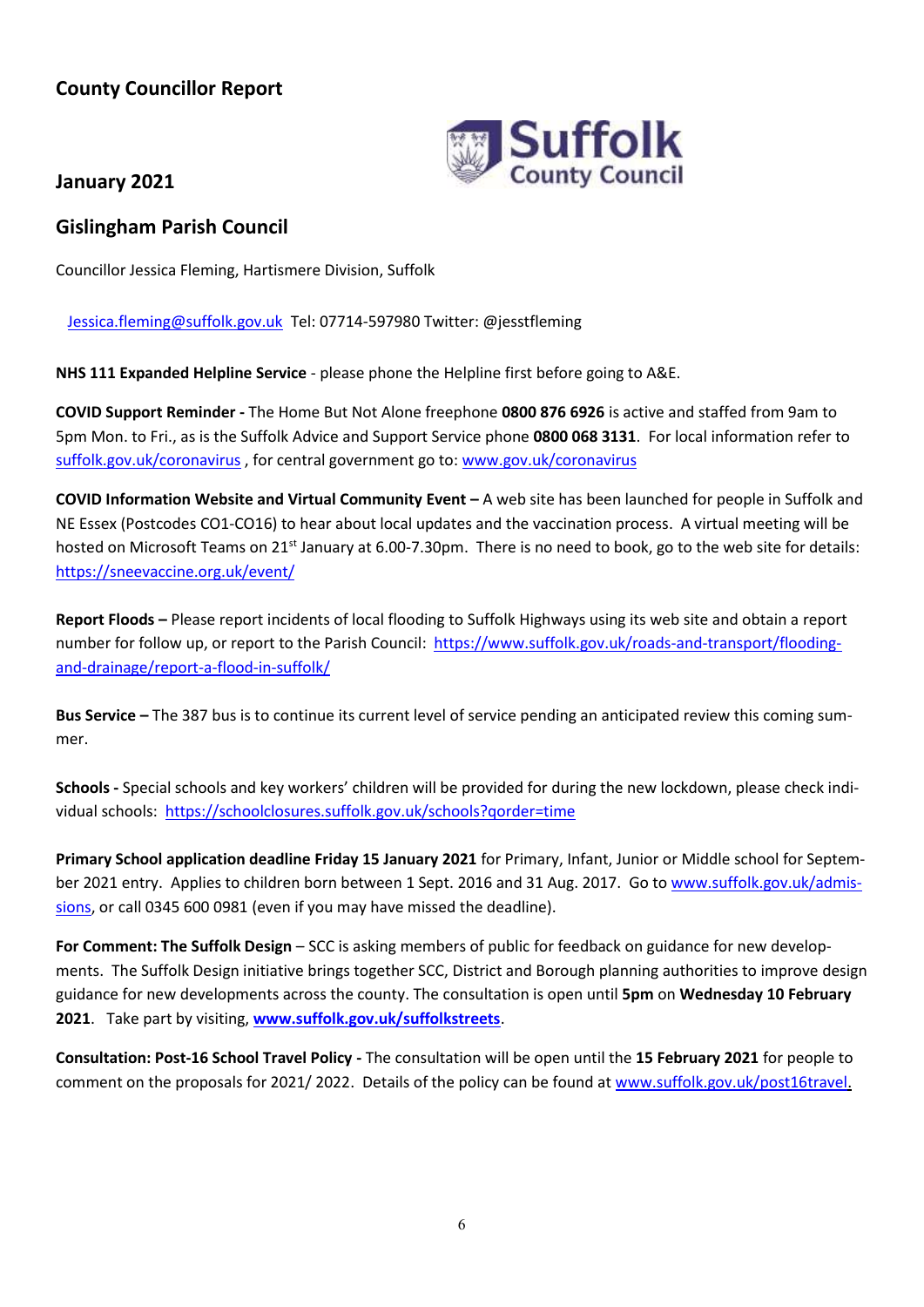# **DISTRICT COUNCILLOR'S REPORT JANUARY 2021**

| Current            | Home But Not Alone number and underpinning services. 0800 876 6926. The phonelines are open from                                                                                                               |  |  |  |  |
|--------------------|----------------------------------------------------------------------------------------------------------------------------------------------------------------------------------------------------------------|--|--|--|--|
| COVID-19           | 9am to 5pm, Mon to Fri. Demand on the Home But Not Alone phone number has grown but the most sig-                                                                                                              |  |  |  |  |
| Infor-             | nificant calls involve help with complex mental health issues.                                                                                                                                                 |  |  |  |  |
| mation             |                                                                                                                                                                                                                |  |  |  |  |
|                    | Latest news: https://www.midsuffolk.gov.uk/features/our-covid-19-response/                                                                                                                                     |  |  |  |  |
|                    |                                                                                                                                                                                                                |  |  |  |  |
|                    | <b>Suffolk Advice and Support Service:</b>                                                                                                                                                                     |  |  |  |  |
|                    | Hardship Fund: For financial advice or support with access to food, call The Suffolk Advice and Support                                                                                                        |  |  |  |  |
|                    | Service on 0800 068 3131.                                                                                                                                                                                      |  |  |  |  |
|                    |                                                                                                                                                                                                                |  |  |  |  |
|                    | Covid-19 business grants now available                                                                                                                                                                         |  |  |  |  |
|                    | Business in Babergh and Mid Suffolk who have had to close their doors to customers, or have been signifi-                                                                                                      |  |  |  |  |
|                    | cantly financially impacted by Covid-19 restrictions, may be eligible for support.                                                                                                                             |  |  |  |  |
|                    | Further info. https://www.midsuffolk.gov.uk/features/support-available-for-businesses-in-babergh-and-                                                                                                          |  |  |  |  |
|                    | mid-suffolk                                                                                                                                                                                                    |  |  |  |  |
|                    |                                                                                                                                                                                                                |  |  |  |  |
|                    | The numbers of COVID-19 cases and deaths are on the Suffolk public health site which can be accessed at:<br>HTTPS://www.healthysuffolk.org.uk/jsna/coronawatch. It has data massaged by SODA into a really in- |  |  |  |  |
|                    | formative form.                                                                                                                                                                                                |  |  |  |  |
|                    |                                                                                                                                                                                                                |  |  |  |  |
| INDE-              | New 'Independent Living Service' developed to help improve the quality of life of the districts' most vul-                                                                                                     |  |  |  |  |
| PENDENT            | nerable residents needing home adaptations - offering advice and support to help them live inde-                                                                                                               |  |  |  |  |
| <b>LIVING</b>      | pendently and safely in their homes.                                                                                                                                                                           |  |  |  |  |
| <b>SERVICE</b>     | More information: https://www.babergh.gov.uk/housing/private-sector-housing-grants/independent-liv-                                                                                                            |  |  |  |  |
|                    | ing-service/                                                                                                                                                                                                   |  |  |  |  |
|                    | You could receive a Disabled Facilities Grant if you or someone in your household is disabled and changes                                                                                                      |  |  |  |  |
|                    | to your home are needed.                                                                                                                                                                                       |  |  |  |  |
|                    | Who is the service for?                                                                                                                                                                                        |  |  |  |  |
|                    | The service is for residents who:live in Babergh or Mid Suffolk, have a registered (or able to be registered                                                                                                   |  |  |  |  |
|                    | as) disability, own a home or rent from a private landlord                                                                                                                                                     |  |  |  |  |
|                    |                                                                                                                                                                                                                |  |  |  |  |
|                    | If you are a Council or housing association tenant, contact your Housing Officer for help and advice on                                                                                                        |  |  |  |  |
|                    | how you can remain safely in your home or consider alternative accommodation.                                                                                                                                  |  |  |  |  |
| <b>Bio Fuel</b>    | Babergh and Mid Suffolk District Councils will cut their fleet's carbon emissions by up to 90% - supporting                                                                                                    |  |  |  |  |
|                    | the councils' carbon neutral aims. The move follows approval by both councils' cabinets this week, to switch                                                                                                   |  |  |  |  |
|                    | their vehicle fleet to Hydrotreated Vegetable Oil (HVO). The fleet includes the councils' 35 waste lorries, as                                                                                                 |  |  |  |  |
|                    | well as some vehicles used by the public realm and housing services. Community Infrastructure Levy (CIL)                                                                                                       |  |  |  |  |
|                    | money collected from new development is anticipated to cover most of the initial cost of the two HVO tanks.                                                                                                    |  |  |  |  |
|                    | These will be located at the councils' depots in Stowmarket and Sudbury.                                                                                                                                       |  |  |  |  |
|                    |                                                                                                                                                                                                                |  |  |  |  |
| Locality           | Please be advised the deadline date for submitting 2020/21 Locality Awards applications to Councillors                                                                                                         |  |  |  |  |
| <b>Budget</b>      | before Friday 26 <sup>th</sup> February 2021, two weeks prior to the deadline. Updated forms with wording to this                                                                                              |  |  |  |  |
|                    | effect have been uploaded to MSDC website.                                                                                                                                                                     |  |  |  |  |
| <b>Stragic As-</b> | Following the appointment of a Corporate Manager for Strategic Property, this is being prepared to cover                                                                                                       |  |  |  |  |
| sett Man-          | MSDC's physical assets from patches of open space to office buildings -total value £20,987,880. This does                                                                                                      |  |  |  |  |
| agement            | not include Gateway 14 nor CIFCO.                                                                                                                                                                              |  |  |  |  |
| Plan               | This will include acquisitions, disposals and monitoring of the estate.                                                                                                                                        |  |  |  |  |
| Help for           | Mid Suffolk is administering the £500 compensation payment for those who have had to isolate due to                                                                                                            |  |  |  |  |
| those Iso-         | Track and Trace. To date they have allocated £33,000.                                                                                                                                                          |  |  |  |  |
| lating             | Separately, Government has provided £40,000 to the district council to use on compliance issues relating                                                                                                       |  |  |  |  |
|                    | to Covid 19 such as environmental health or the need for Covid Marshalls in Stowmarket.                                                                                                                        |  |  |  |  |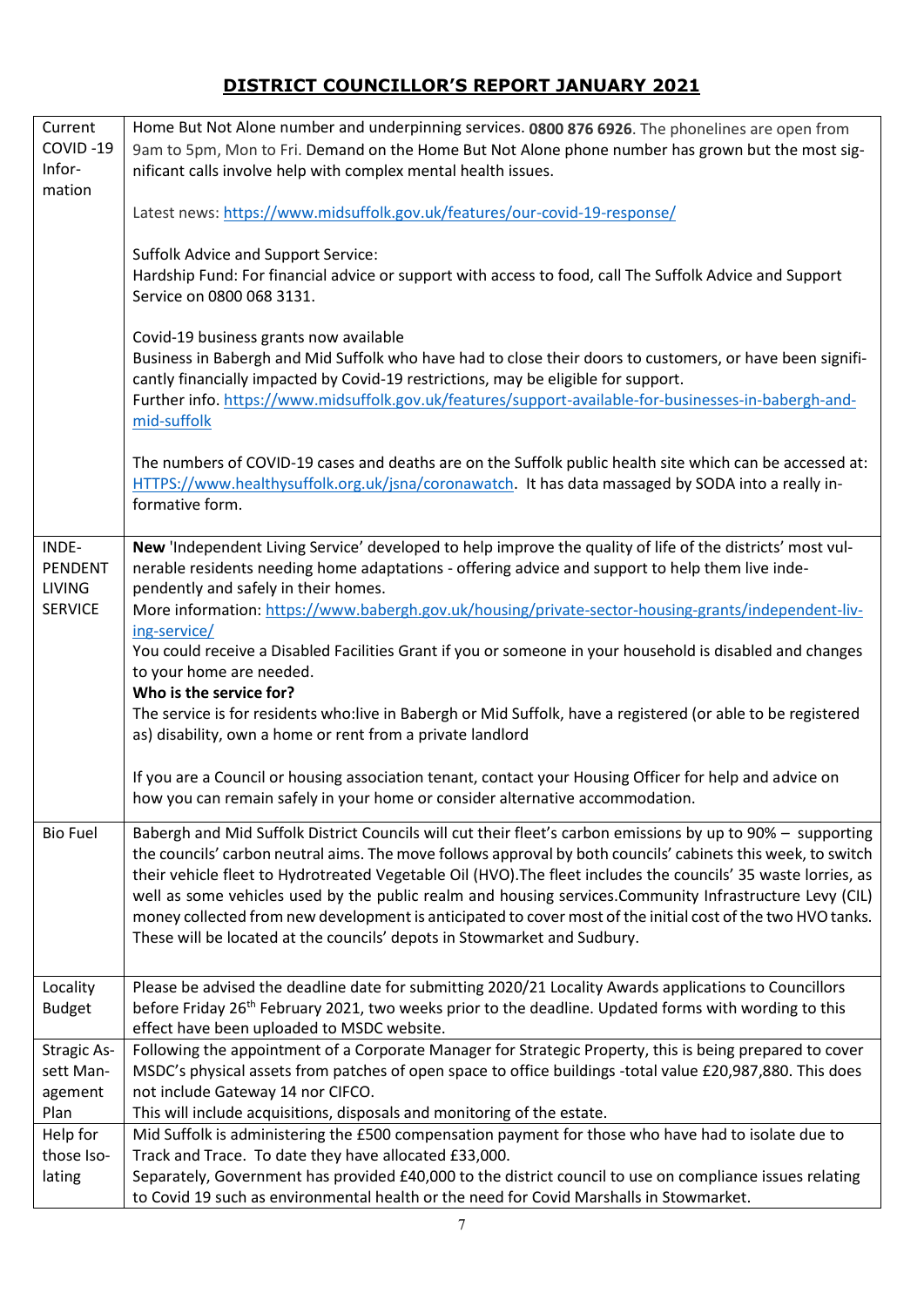|                                                           | We await details of support that might come from Government to help the Council through the new lock-<br>down period.                                                                                                                                                                                                                                                                                                                                                                                                                     |                |                    |  |  |
|-----------------------------------------------------------|-------------------------------------------------------------------------------------------------------------------------------------------------------------------------------------------------------------------------------------------------------------------------------------------------------------------------------------------------------------------------------------------------------------------------------------------------------------------------------------------------------------------------------------------|----------------|--------------------|--|--|
| <b>Budget</b><br>21/22                                    | This will be considered at the council meeting in February. Opposition Proposals are being prepared to fo-<br>cus on: Meeting the Communities Needs, Economy and Employment, Environment and Climate Change,<br>Housing Revenue Account, an Energy Strategy.                                                                                                                                                                                                                                                                              |                |                    |  |  |
| Gateway<br>14                                             | Consultation ended in October 2020 and has resulted in the adoption of more footpaths and improve-<br>ments to landscaping being included in the indicative master plan. The planning application will be made<br>this week and will go to committee in 3 months time.<br>Marketing continues and commercial interest is strong.<br>See: https://gateway14.com/                                                                                                                                                                           |                |                    |  |  |
| <b>CIFCO</b>                                              | Opposition Parties continue to oppose further expansion of this scheme. In November CIFCO Capital<br>Ltd, wholly owned by Babergh and Mid Suffolk District Councils, purchased two warehouse build-<br>ings worth a combined £2.5m in Cosgrove Way, Luton, and a £7.9m office block in Epsom, Surrey.<br>It means the firm has now spent £70m of the £100m it borrowed from the Public Works Loan<br>Board - funded by taxpayers - on commercial property. CIFCO plans to spent the remaining £30m<br>by October 2021.                    |                |                    |  |  |
| Design<br>Guide                                           | B&MSDC working with Norse Group. The underlying purpose of the Design Guide is to define the quality<br>standards of new development, at all scales, and to create well-designed and well-built places that benefit<br>people and communities.<br>The Design Guide, will consider present day design expectations but also the Councils corporate and stra-<br>tegic objectives over years to come.<br>It will apply to the Joint Councils' own properties but may well influence other developers as it is hoped to<br>be exemplar work. |                |                    |  |  |
| Bio-diver-<br>sity Task<br>Force Up-<br>date<br>5/11/2020 | Proposal                                                                                                                                                                                                                                                                                                                                                                                                                                                                                                                                  | <b>Babergh</b> | <b>Mid Suffolk</b> |  |  |
|                                                           | <b>Mapping</b>                                                                                                                                                                                                                                                                                                                                                                                                                                                                                                                            | £12,250        | £16,800            |  |  |
|                                                           | <b>Tree Planting</b>                                                                                                                                                                                                                                                                                                                                                                                                                                                                                                                      | £104,500       | £104,500           |  |  |
|                                                           | <b>Hedge Planting</b>                                                                                                                                                                                                                                                                                                                                                                                                                                                                                                                     | £11,600        | £11,600            |  |  |
|                                                           | <b>Meadow Management</b>                                                                                                                                                                                                                                                                                                                                                                                                                                                                                                                  | £18,000        | £18,000            |  |  |
|                                                           | <b>Green Burial Site</b>                                                                                                                                                                                                                                                                                                                                                                                                                                                                                                                  | <b>TBC</b>     | <b>TBC</b>         |  |  |
|                                                           | <b>Supplementaty Planning</b><br>Document                                                                                                                                                                                                                                                                                                                                                                                                                                                                                                 | £6,000         | £6,000             |  |  |
|                                                           | Resident Campaign                                                                                                                                                                                                                                                                                                                                                                                                                                                                                                                         | £5,000         | £5,000             |  |  |
|                                                           | <b>Totals</b>                                                                                                                                                                                                                                                                                                                                                                                                                                                                                                                             | £157,350       | £161,900           |  |  |

# Councillor Rowland Warboys

[rowland.warboys@midsuffolk.gov.uk](mailto:rowland.warboys@midsuffolk.gov.uk)

Tel. 01379 783412 07484 186121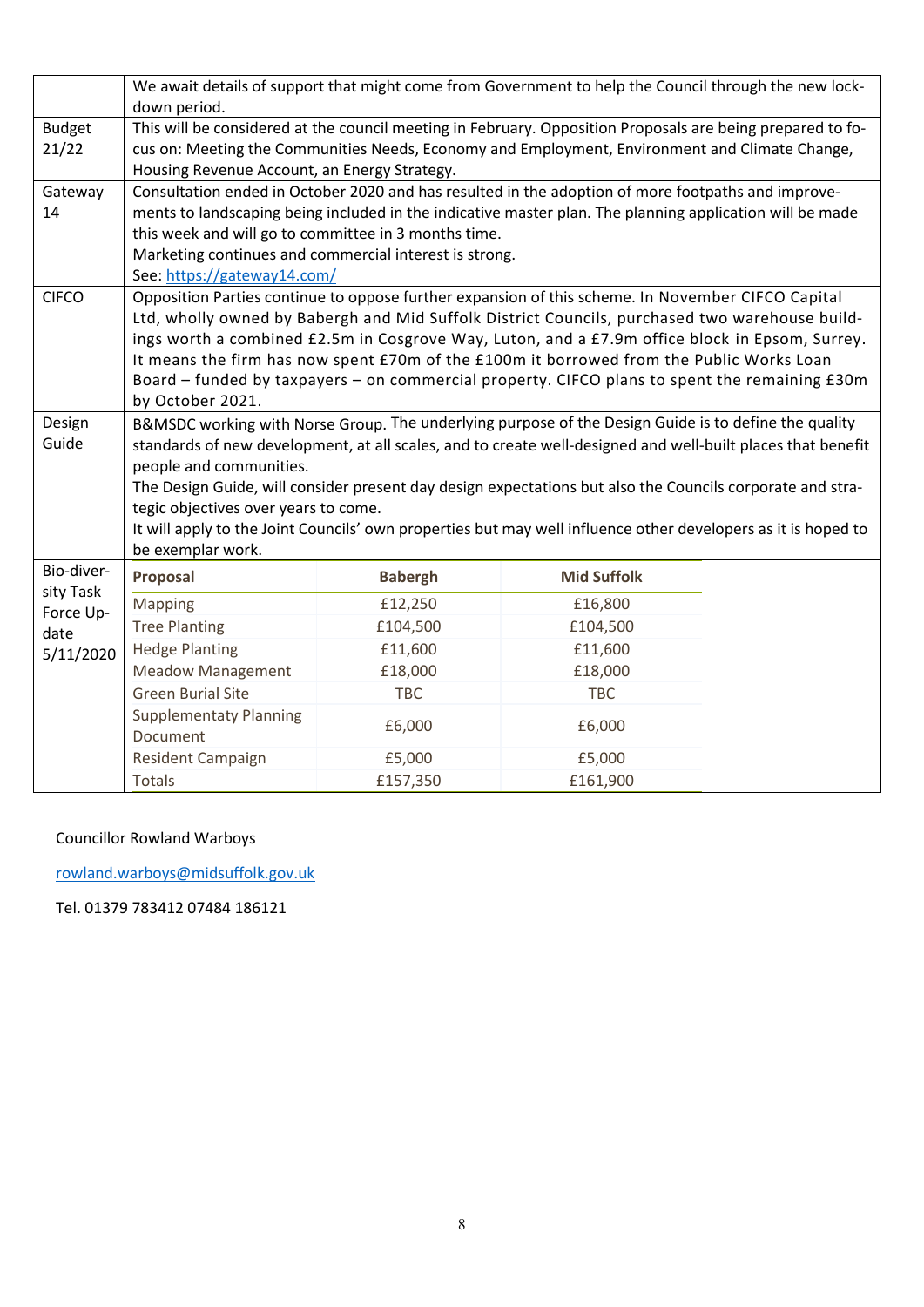# **Neighbourhood Watch Report January 2021**

Over the Christmas period a drunk / drunk driver in the village was reported to the police for action

Possible hare coursing was reported (field behind Mill St -- reported to the Police - no action taken due to insufficient evidence)

Complaints against a neighbour in Mill St area.

Various Scams reported, Illegal door to door fish and meat sellers. bogus HMRC calls asking for your bank details in order to repay your overpayment / Bogus NHS calls offering vaccinations for a fee. all of these were passed to Jeff at the Messenger who will be doing a comprehensive article on current scams in the next issue.

## **FOOTPATH REPORT 15th JANUARY 2021**

Due to the very wet weather the path has flooded behind Mill Street, which has made it very muddy.

The footpath that links the Lovell development and Coldham Lane, SCC are planning to put down some bark to make the surface walkable.

Some paths that have not been wheel marked, walking them is proving difficult. As some have only been ploughed and not had crops sown, so it may be a while before this is completed.

I will be replacing some of the finger posts, as they are becoming rotten.

I have now had a reply from Network Rail regarding the rail crossing at the corner of the field from Coldham Lane to Morleys Lane known as Paynes. Also at the end of the bridleway that passes Redhouse Farm, known as Gislingham. Both these crossings are due to be closed. No date was given. This is a shame as both are part of circular walks. I have attached a map of the crossings in question.

There was a query some time ago regarding the new stile at Highfields Farm, where it was difficult to get a dog over the stile. The local Rights of Way Officer has visited the farm and instructed them to make improvements within the technical requirements of stiles. They have said they will get their contractor to make the changes. I will check on this in a few weeks.

Martyn Bryant